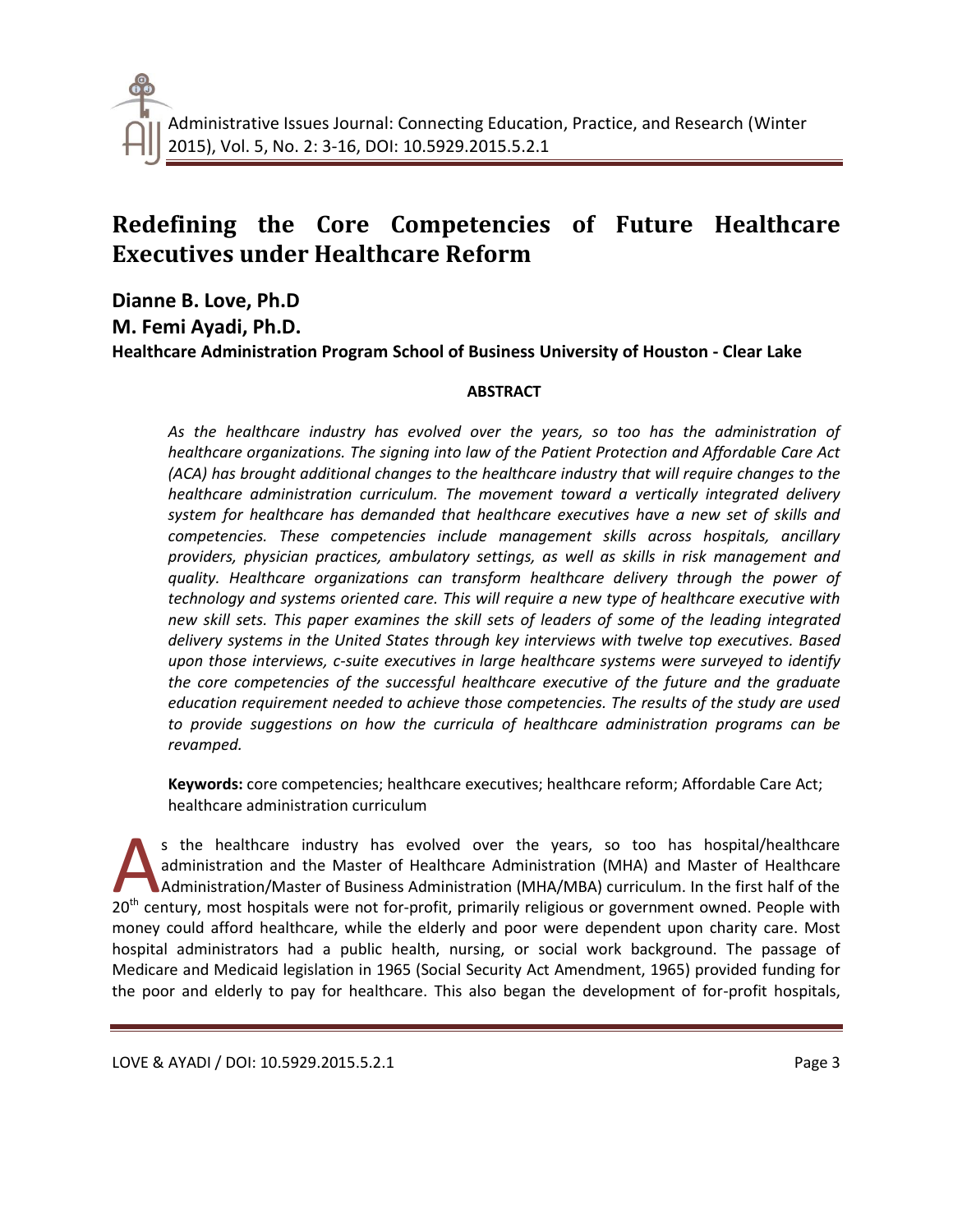which gave rise to professional hospital administration, and the number of healthcare administration programs grew significantly.

The era of the 1980s gave rise to prospective payment for Medicare and Medicaid and managed care for commercial payors. With these changes from cost-based reimbursement to a fixed prospective payment system, healthcare became a business, and healthcare administration programs began to offer more business courses. This led to MHA/MBA degrees and MBAs with healthcare concentrations. In the 1980s, as well, hospitals began purchasing physician practices. There was an increase in ancillary services and providers, and integrated delivery systems proliferated. The Masters in Hospital Administration became the Masters in Healthcare Administration. This shift toward healthcare as a business saw the introduction of new courses into the MHA and MHA/MBA curriculum such as managed care, physician practice management, quality, and an increased emphasis on quantitative skills. Thus, the  $21<sup>st</sup>$  century saw an increase in the number of physicians in executive positions and increased requirements that C-Suite leaders have for-profit experience even for not-for-profit hospitals.

The signing into law of the Patient Protection and Affordable Care Act (ACA) (ARRA, 2009) has brought additional changes to the healthcare industry and, as a result, will require changes to the healthcare administration curriculum. ACA has brought a move toward value-based purchasing from fee-forservice, an increase in risk sharing—such as bundled pricing, shared risk contracting and capitation—as well as a movement towards clinical integration and healthcare systems such as Accountable Care Organizations (ACOs), Physician-Hospital Organizations (PHOs), and Independent Physician Associations (IPAs). This movement toward a vertically integrated delivery system for healthcare has demanded that healthcare executives have a new set of skills and competencies. These competencies include management skills across hospitals, ancillary providers, physician practices, ambulatory settings, risk management skills, and skills in quality. The healthcare industry is also moving away from procedurebased fee-for-service medicine toward prevention and wellness and population management. This requires a new set of skills for healthcare executives such as predictive analytics, population management, change management, physician relations, quality and safety. The healthcare executive of the future will need both educational training and hands on experience in all of these areas in order to be able to navigate this complex environment and provide optimal performance at every facet of their organization.

An essential determinant of healthcare organizational performance is management competence (Fine, 2002). Ross, Wenzel, and Mitlyng (2002) suggest that "there is not another industry where the understanding of core competence is as crucial as it is in healthcare today." Several organizations have developed competency models, including the American College of Healthcare Executives (ACHE), National Center for Healthcare Leadership (NCHL), Medical Group Management Association, (MGMA), Healthcare Financial Management Association (HFMA), Healthcare Information and Management Systems Society (HIMSS), American Medical Informatics Association (AMIA), and the Association to Advance Collegiate Schools of Business (AACSB). Healthcare administration programs use a combination of these competency models in their programs, in addition to receiving input from healthcare executives in the field. The purpose of this research project was to identify the core competencies of the healthcare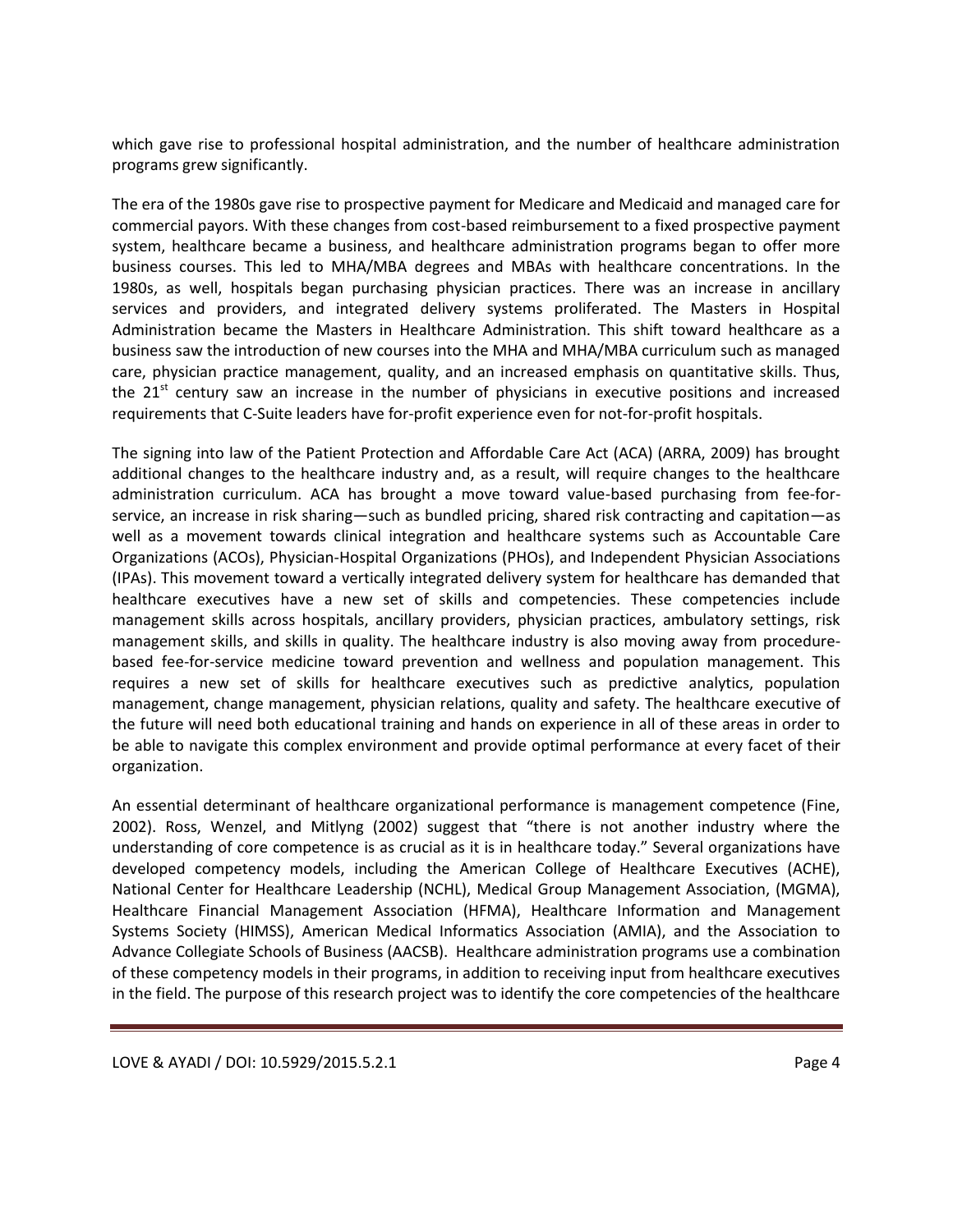executive of the future in the era of healthcare reform and to use these competencies to provide input into the development of the graduate curriculums of healthcare administration programs so that the program graduates are ready to assume leadership in the new healthcare system. The study uses input provided from leaders of some of the leading integrated delivery systems in the United States.

#### **METHOD**

Key interviews were conducted with a focus group of leaders of some of the leading integrated delivery systems in the United States. The interviews assessed the leaders' views of the future. Twelve interviews were conducted with healthcare executives from both for-profit (25%) and not-for-profit (75%) organizations (Table 1). These in-person interviews consisted of open-ended questions in areas such as skills necessary for the future healthcare executives, what skills should no longer be taught in a healthcare administration program, and what future healthcare executives need in addition to coursework to prepare them as healthcare executives.

## Table 1 *Focus Group Interviews by Executive type*

| Type                             | <b>Number</b> |
|----------------------------------|---------------|
| CEO                              | b             |
| <b>Chief Integration Officer</b> |               |
| Chief Medical Officer (CMO)      | 4             |
| Healthcare Executive Recruiter   |               |

The results of these interviews were used to develop a survey document. The preliminary survey document was tested on additional healthcare executives. The results of the test group were used to develop a final survey document. Survey questions were developed based on those interviews to identify the core competencies of the successful healthcare executive of the future and the graduate education requirements needed to achieve those competencies. The survey is provided in Appendix 1. The survey was sent to a random sample of chief executives officers (CEOs) of large hospitals and healthcare systems. Survey sample was from the American Hospitals Association (AHA) membership in the 2013 Guide Book and CD, compiled from the AHA annual survey of hospitals and other sources to provide a comprehensive directory of healthcare in America. Survey Monkey was used to send out and collect the surveys. The survey was conducted between April 2013 and March 2014. The online survey was sent to 210 CEOs from large multihospital systems in different regions of the country. A total of 39 executives responded to the survey, a 19% response rate. The survey results were analyzed using SAS software 9.2. The executives were asked to rank skills in order of importance from a list of core competencies in training healthcare executives. The ranking order was from 1 to 5, with 5 being the highest rank.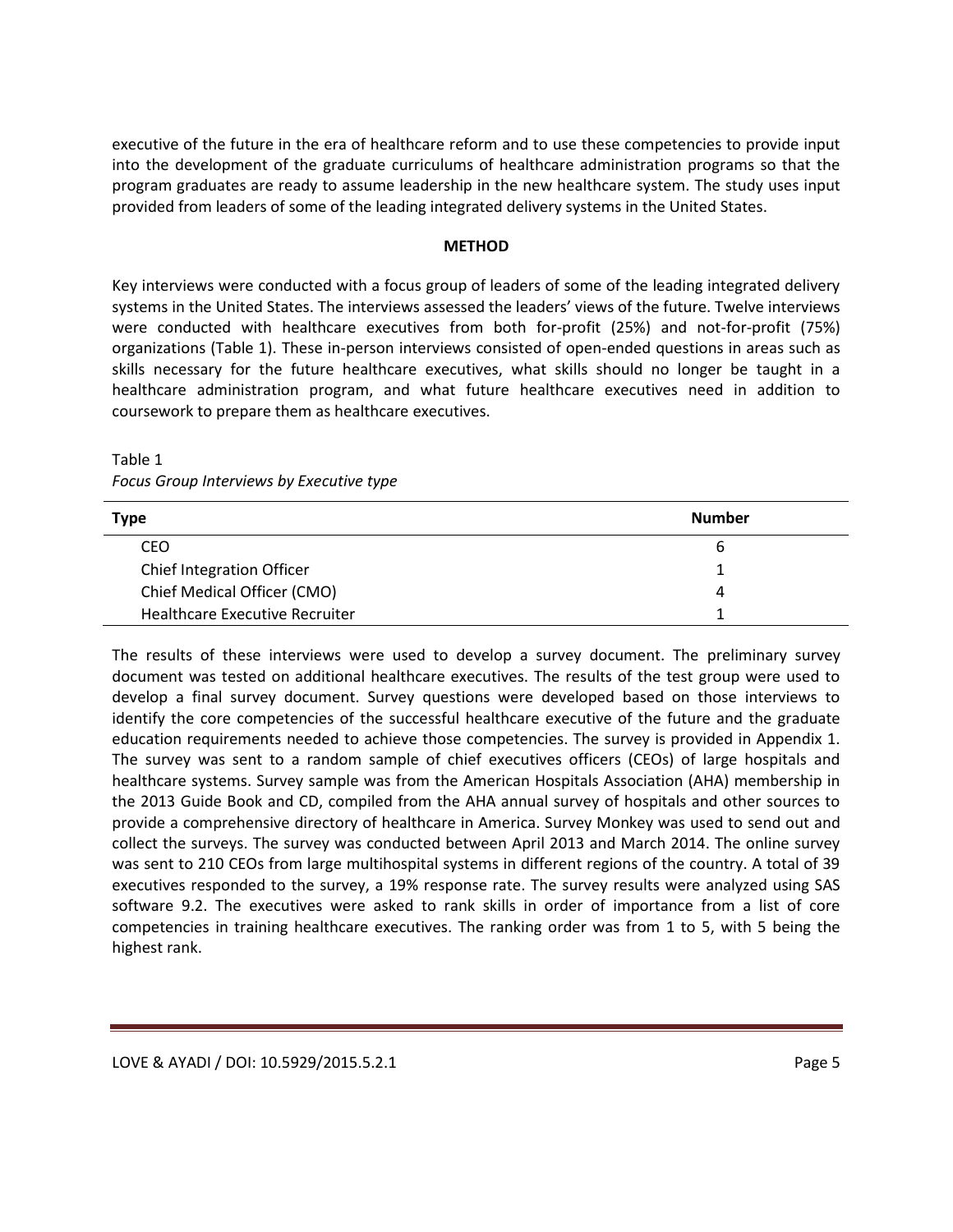#### **RESULTS**

The list of skills is shown in Table 2 and grouped in order of importance to the survey respondents. The top ranked skills for future healthcare executives (see Chart 1) include: Leadership (4.87), How to Work with Physicians (4.55), Physician Practice Management and Physician Relations (4.47), Change Management (4.39), Healthcare Finance (4.39), Quality (4.36), Hospital Operations (4.32), Strategy (4.28), Ethics (4.13), and Teamwork (4.10).

Table 2

*The Healthcare Executive of the Future should be educated in the following areas. Rank 1-5 with 5 being the highest.*

| <b>Skill</b>                                          | Rank (n=39) |
|-------------------------------------------------------|-------------|
| <b>Top Ranked Skills</b>                              |             |
| Leadership                                            | 4.87        |
| How to Work with Physicians                           | 4.55        |
| Physician Practice Management and Physician Relations | 4.47        |
| <b>Change Management</b>                              | 4.39        |
| <b>Healthcare Finance</b>                             | 4.39        |
| Quality                                               | 4.36        |
| <b>Hospital Operations</b>                            | 4.32        |
| Strategy                                              | 4.28        |
| Ethics                                                | 4.13        |
| Teamwork                                              | 4.10        |
| <b>Middle Ranked Skills</b>                           |             |
| How to Manage Effective Meetings                      | 3.97        |
| <b>Integrated Delivery Systems</b>                    | 3.84        |
| <b>Patient Safety</b>                                 | 3.84        |
| How to Collaborate to Drive Future Successful Systems | 3.84        |
| Risk Management/Population Management                 | 3.74        |
| <b>Healthcare Planning</b>                            | 3.65        |
| <b>Healthcare Information Technology</b>              | 3.58        |
| <b>Healthcare Policy</b>                              | 3.55        |
| Ambulatory Care Development                           | 3.53        |
| <b>Least Ranked Skills</b>                            |             |
| <b>Healthcare Law</b>                                 | 3.47        |
| Project Management                                    | 3.45        |
| <b>Community Professional Relations</b>               | 3.42        |
| Value-Based Purchasing                                | 3.37        |
| <b>Healthy Work Environment</b>                       | 3.37        |
| <b>Healthcare Continuum of Care</b>                   | 3.34        |
| Post-Acute System Development                         | 3.19        |
| Mergers and Acquisitions                              | 3.14        |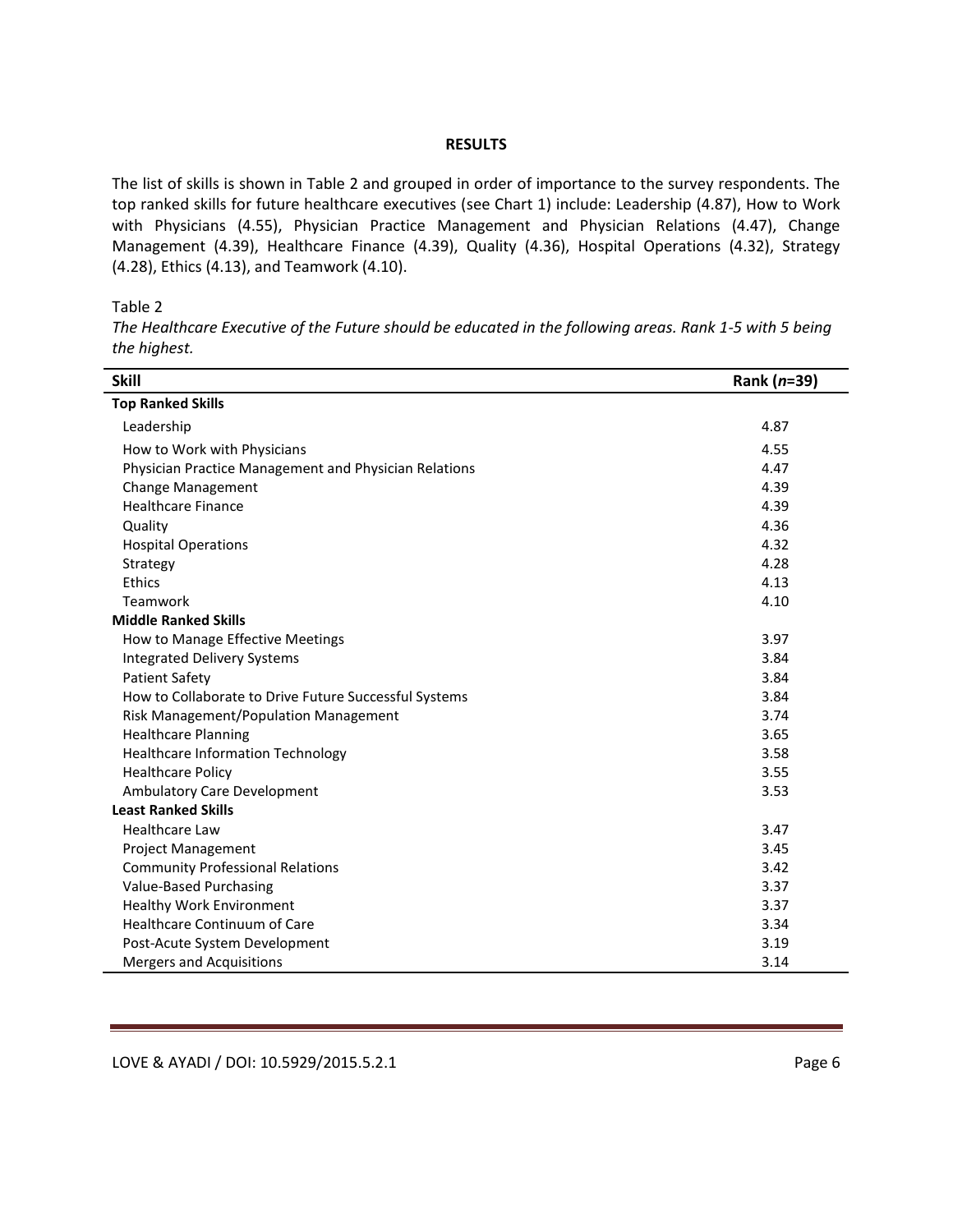Skills ranked in the middle range (see Chart 2) include How to Manage Effective Meetings (3.97), Integrated Delivery Systems such as ACO, CI (3.84), Patient Safety (3.84), How to Collaborate to Drive Future Successful Systems (3.84), Risk Management/Population Management (3.74), Healthcare Planning (3.65), Healthcare Information Technology (3.58), Healthcare Policy (3.55), and Ambulatory Care Development (3.53).

The skills that were ranked the lowest in terms of importance for the future healthcare executives (see Chart 3) included Healthcare Law (3.47), Project Management (3.45), Community Professional Relations (3.42), Value-Based Purchasing (3.37), Healthy Work Environment (3.37), Healthcare Continuum of Care (3.34), Post-Acute System Development (3.19), and Mergers and Acquisitions (3.14).

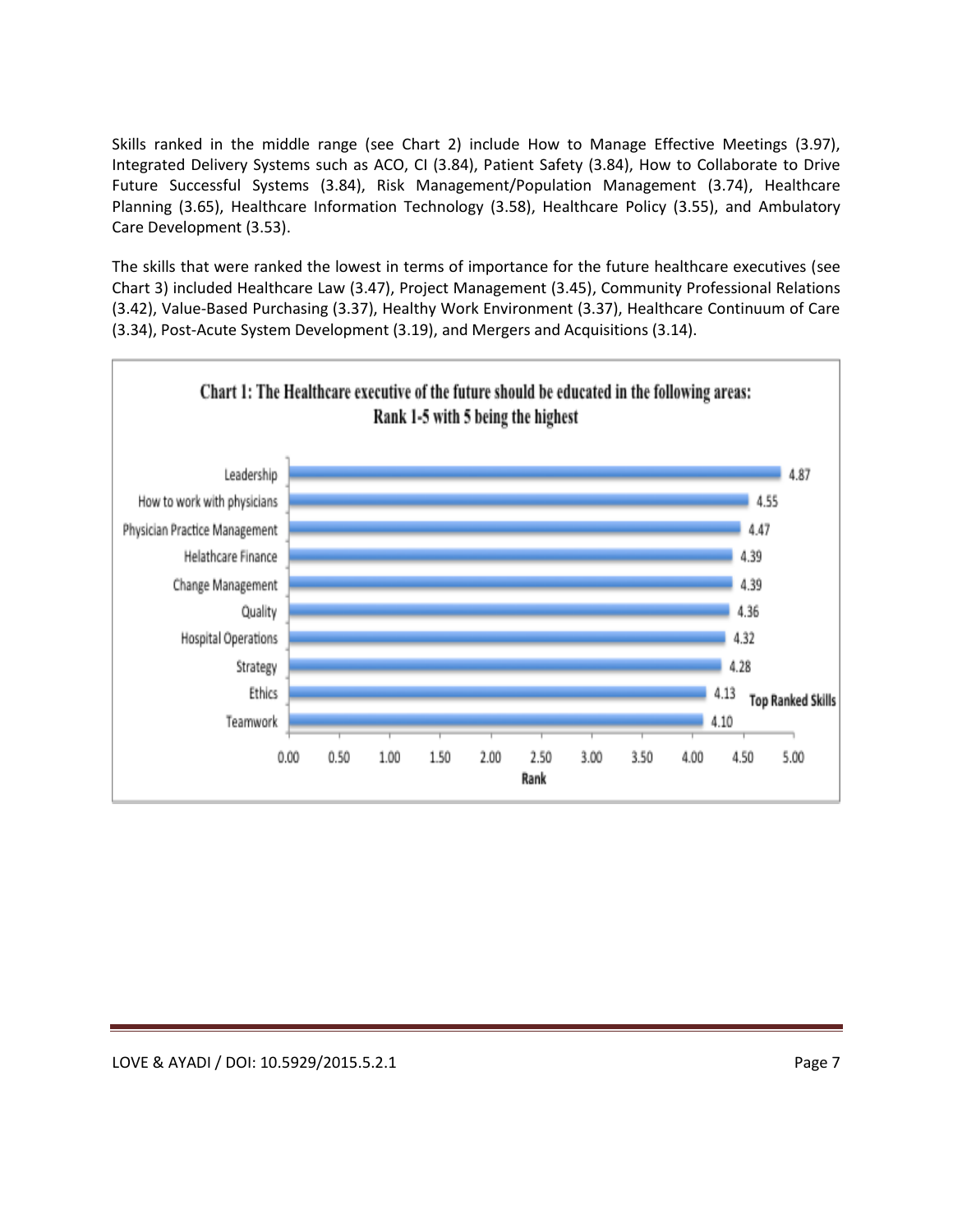

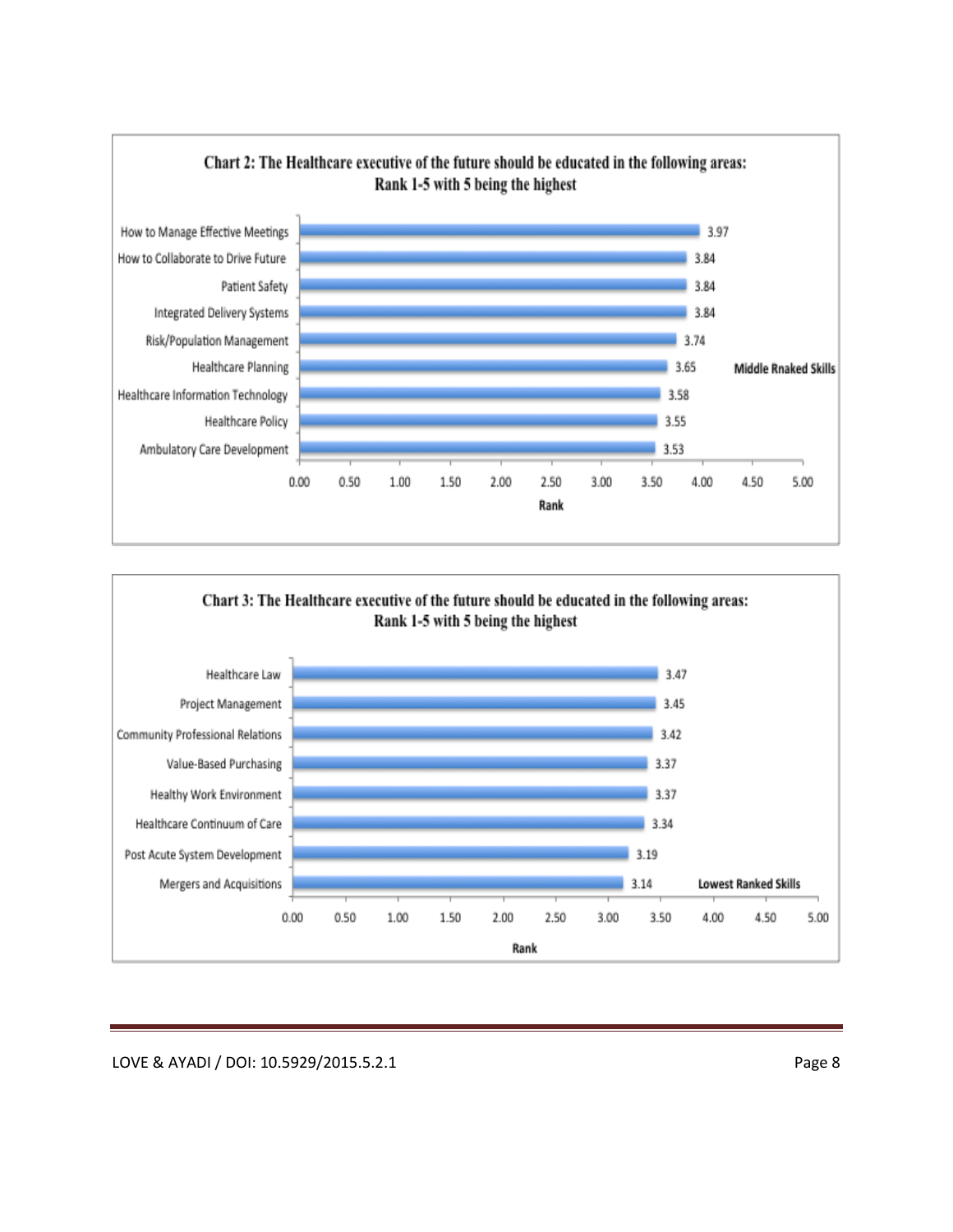Executives were further asked what skills they felt should no longer be included in healthcare administration training (Chart 4). Their suggestions included Mergers and Acquisitions (33%), Project Management (22%), and Healthy Work Environment (22%). Seventeen percent of the respondents felt that Post-Acute System Development, Community Professional Relations, How to Collaborate to Drive Future Successful Systems, and Healthcare Continuum of Care should no longer be included in health administration education curriculum.



Not surprisingly, in addition to classroom education, the healthcare executives in the survey felt very strongly that future healthcare executives should be trained via fellowships/residencies, internships, and class projects to provide hands-on experience. In a recent report, Capelli, (2013) argued that work experience, specifically internships, tops the attributes companies look at when evaluating recent college graduates for a job, based on results from a survey of employers (*The Chronicle of Higher Education*, 2012). When asked what other suggestions the executives had for educating the healthcare executive of the future, they included the following topics: executive coaching, training the future healthcare executive in understanding the difference between leading and management; using practical, real world applications; and exposing students to people who have generated change. When asked what courses/training the executives could benefit from today, they included finance and insurance, latest in healthcare strategy and reform, change management, and analytics.

# **DISCUSSION AND CONCLUSIONS**

The top ranked skill for the healthcare executive of the future was leadership. Leadership of the facility, leadership of ancillary providers, and physician side leadership is essential to the new payment models under the Accountable Care Act. The healthcare industry is going through the most significant change

LOVE & AYADI / DOI: 10.5929/2015.5.2.1 Page 9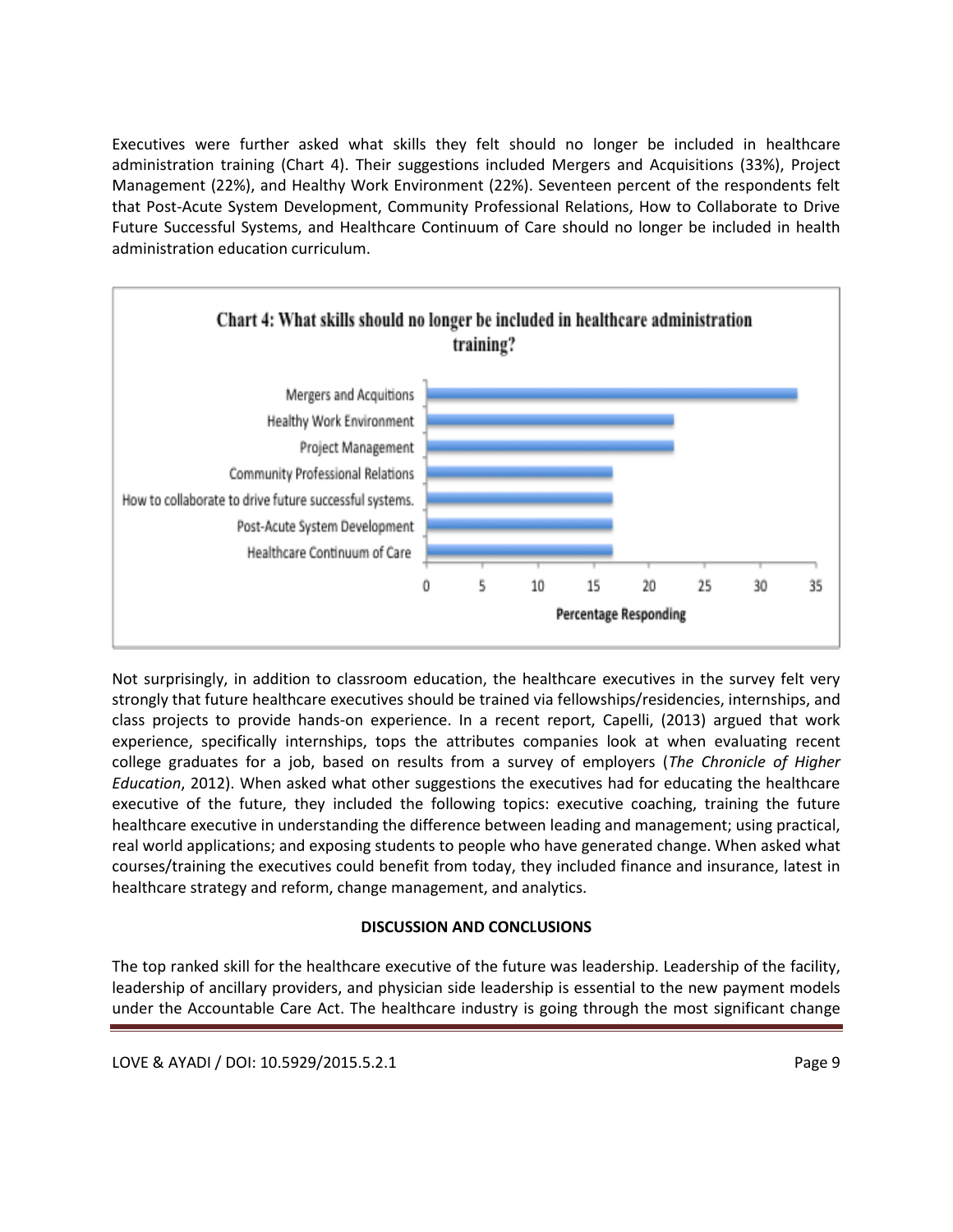since the passage of Title XVIII and XIX, which created Medicare and Medicaid in 1965. Physicians will have to change how they practice medicine. Hospitals will have to change how they utilize ancillary services and how they work with physicians. Physicians will have to be incentivized to keep patients out of the hospital, reduce the number of readmissions, reduce never events, and reduce the number of days the patients are in the hospital. The focus will be on prevention and wellness. Physicians will be rewarded financially for keeping patients well and managing the chronically ill patient. Specialists will no longer be rewarded for the number of patients they admit to the hospital or by how many procedures they do. The healthcare executive of the future will need to develop the leadership skills to be able to navigate these new complex environments, while providing optimal performance at every facet of the vertically integrated organizations.

Healthcare executives will have to work with physicians to get them to focus on quality, prevention, wellness, managing chronically ill patients, and following clinical guidelines established by the physicians themselves. The success of healthcare systems will now be based upon the physicians' willingness and ability to partner with the hospital to improve quality and reduce costs. This will require clinical expertise and understanding of the clinical process by the healthcare executive, and how to work as partners and not in a vacuum.

The importance placed on skills in physician practice management is not surprising given the importance of hospitals and physicians working together in the clinically integrated environment, whether within an ACO or PHO/IPA or some other type of risk sharing arrangement. Hospitals are purchasing physician practices and managing them as part of their integrated network. It is important for the healthcare executive to know how to manage those practices in an efficient manner in order to increase physician salaries. Physicians are generally being paid on production and Relative Value Units, (RVUs), and contracts with the hospital are for three years. If the physicians do not see an improvement in their salary during that three-year period, they may move to another hospital or to another physician ownership model.

The passage of ACA has brought a significant need for change, which is reflected in the importance placed on change management skills by the healthcare executives in the survey. The healthcare system is changing from the traditional fee-for-service, procedure-based system to a prevention and wellness, risk-taking system. Hospitals are no longer paid based upon how many procedures they do or how many patients are in their hospital. The performance of the hospital is based upon how well they manage the population they are responsible for, and how well they manage patients with chronic conditions. They are rewarded for keeping patients out of the hospital, not putting them in and keeping them in the hospital. The healthcare executive of the future will need to be able to help their employees adapt to these changes.

The financial success of a hospital, even a not for-profit hospital, is a function of bringing in more cash from patient services than they pay for the services necessary to provide those services. The old adage of *no margin, no mission* is more important than ever. In the new payment systems*,* all hospitals will be compensated based upon population management and quality, and, as such, resources will have to be allocated in a different manner. Hospitals will have to understand these new payments systems and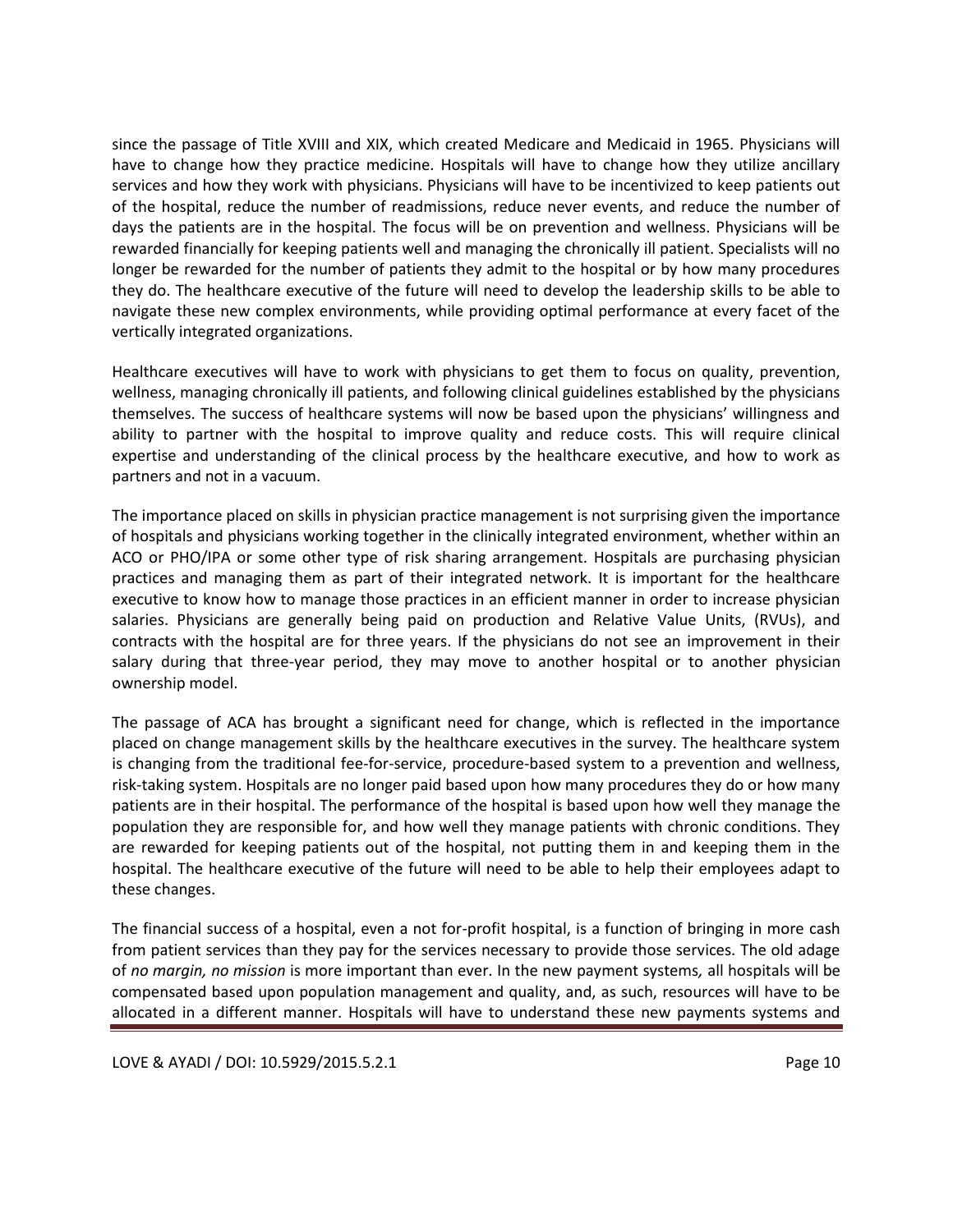partner with employers and insurance companies to contract in a manner that incentivizes their employees and physicians to maximize revenue under these new payments systems. Risk sharing arrangements, capitation, and bundled pricing will be dependent upon understanding and modeling these financial arrangements.

Quality is also a top ranked skill, and physicians and hospitals are now being compensated based upon value-based purchasing and quality incentive payments such as Bridges to Excellence and Physician Quality Reporting Systems (PQRS). Both government and employers are demanding that they receive value for the dollars that they spend on healthcare and that those expenditures result in a more efficient and higher quality system. A significant portion of physician compensation is based upon how well they perform based upon a number of clinical indicators that improve the health and quality of life of the patients and lower the long term cost of care. Programs such as Bridges to Excellence provide bonuses to physicians for their clinical quality. For hospitals, Medicare reduces payment for readmissions to the hospital and for never events. Commercial payors base the annual increase to hospitals upon readmissions and contracting of hospital-based physicians. More governmental payors and employer groups are basing a significant portion of the providers' compensation on clinical quality indicators.

The ACA requires hospitals and physicians to share risk related to care outcomes and savings. These risksharing relationships will require significant investments in technology, workflow, and care management systems. The same factors of clinical integration driving shared risk arrangement and value-based purchasing will require collaboration, population management, and clinical and financial data analysis, as well as an understanding of the entire healthcare system. It is evident that the leading priorities in the era of healthcare reform include improving quality, sharing risks, and population management. In a survey of hospital and care system leaders about their priorities, improving efficiency through productivity and financial management was cited as the top priority (HRET, 2014).

In order for clinical integration and coordination of care to occur, there needs to be a movement towards population health management models. One of such models is the ACO model. Recently, the Centers for Medicare and Medicaid Services (CMS) issued quality and performance results showing that Medicare ACOs in the Pioneer ACO Model and Medicare Shared Savings Program have improved patient care and generated over \$372 million in total savings for the program (HHS, 2014). In an ACO, providers who join the ACO become eligible to share savings with Medicare when they deliver care more efficiently. One such example is the Memorial Hermann Accountable Care Organization in Houston, Texas, which has a very large, high performance physician network. This ACO produced \$52 million in savings from 2010-2014 (Fernandez, 2014).

The emphasis on population management models also demands a renewed need for analytic skill sets. Predictive analytics is used in healthcare to analyze data across the continuum of care to manage patient populations and improve patient care while avoiding financial and reimbursement penalties for hospital. For example, predictive analytics can be used to predict hospital readmissions.

The curriculum of existing healthcare administration courses can be redesigned to incorporate the new skills identified from the results of the survey. The focus on value-based purchasing requires physician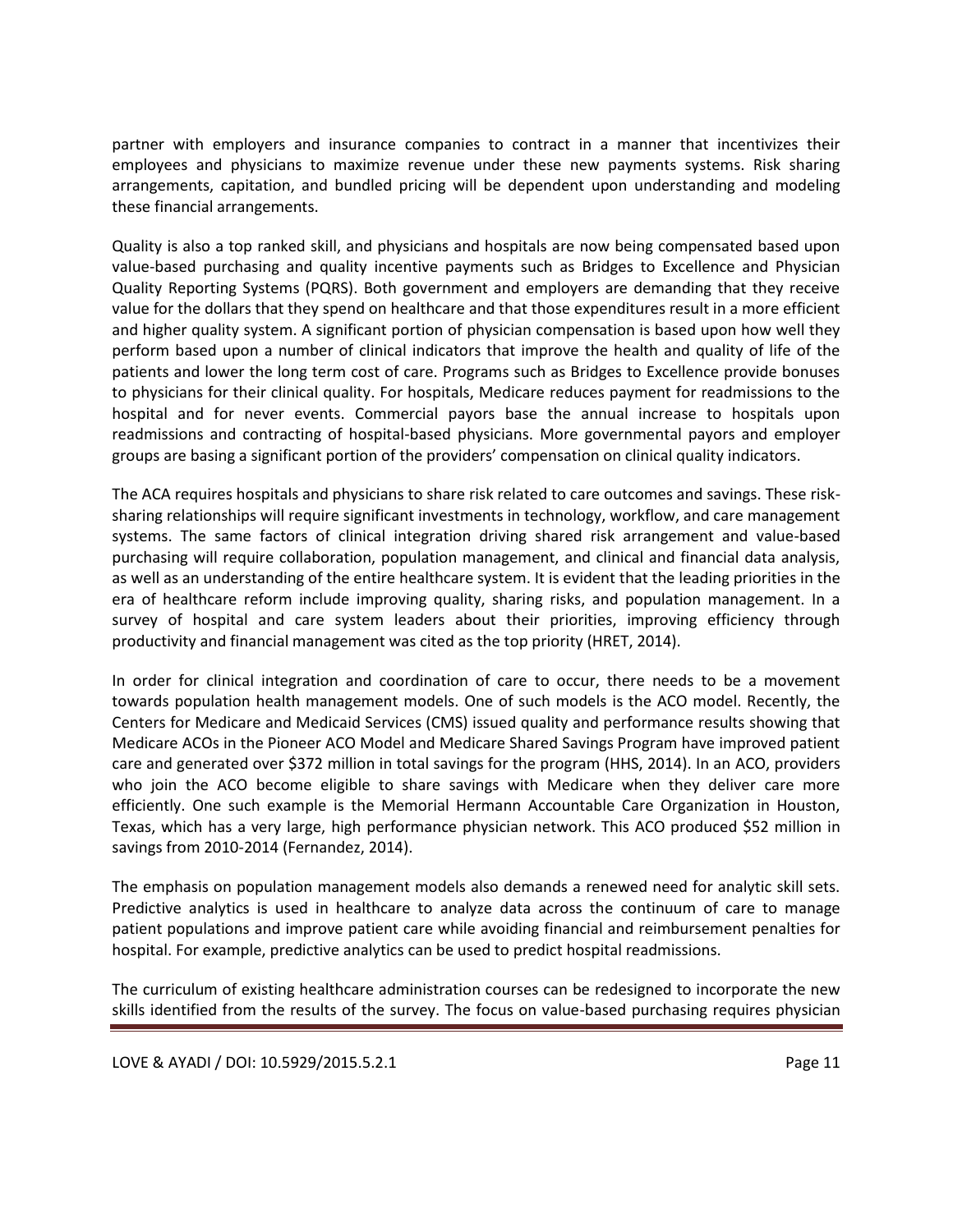engagement. Courses on quality and safety should include value-based purchasing. Population based management should be covered extensively in epidemiology courses. It can also be emphasized and covered in introduction to public health and managed care courses. Change management can be covered in the leadership class as well as in the organization management classes. The topic of physician relations should be addressed in hospital operations and strategy classes. Predictive analytics need to be taught in statistics or decision science classes, while healthcare accounting and finance courses should introduce and emphasize concepts such as activity-based costing, physician compensation models, RVUs, bundled payments, and shared savings contracts. Clinical integration in integrated delivery systems such as ACOs, IPAs, and PHOs, should be incorporated into the managed care class. Shared savings contracts and some population management discussion can also be covered in managed care classes. Healthcare administration programs need to maintain relevance in their curriculum in the era of healthcare reform. It is critical that the healthcare administration graduates from these programs are equipped with the necessary skill to lead and transform the healthcare organizations of the future.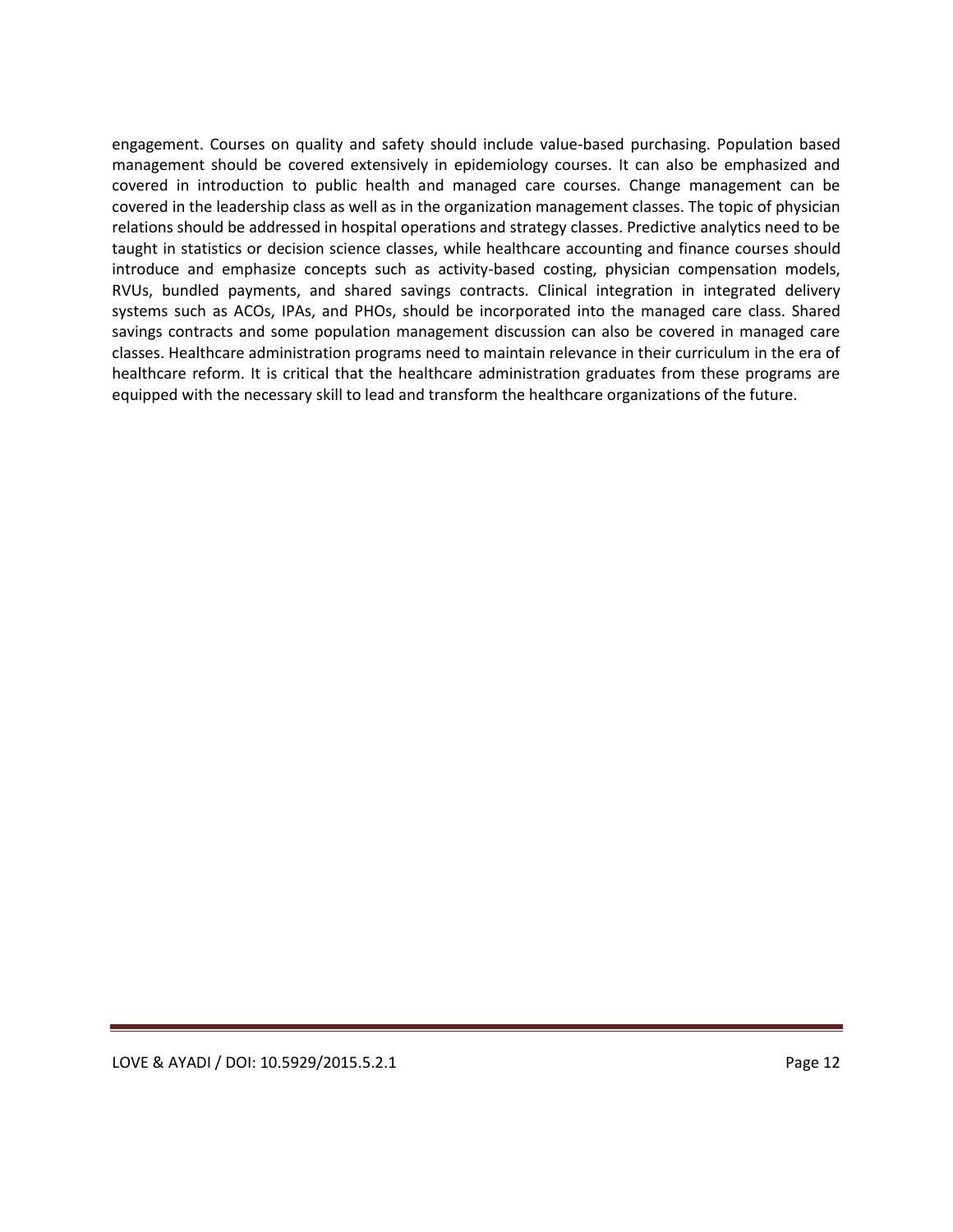### **APPENDIX**

### **SURVEY INSTRUMENT: Questions on Future Healthcare Executives**

1. The healthcare executive of the future should be educated in the following areas. Rank  $1 - 5$ with 5 being the highest.

> Hospital Operations Leadership Physician Practice Management/Physician Relations Risk Management/Population Management **Quality** Health Information Technology Healthcare Finance Healthcare Law Healthcare Planning Healthcare Policy Integrated Delivery Systems (ACOs, CI, etc.) Statistics/Spreadsheets/Understanding Data Healthcare Continuum of Care (ASCs ,LTAC, HHA, DME ,Infusion Therapy, Pharmacy) How to Run Effective Teams/Meetings How to Work with Physicians Integrated Delivery Systems (ACOs, CI, etc.) Ambulatory Care Development **Statistics** Spreadsheets Understanding Data Post-Acute System Development How to Collaborate to Drive Future Successful Systems Community Professional Relations Teamwork Managing Change Value-Based Purchasing Strategy Ethics Merger and Acquisitions Safety Issues (Patient Safety) Project Management Healthy Work environment

- 2. Which of the above should not be included?
- 3. What other topics should be included?

LOVE & AYADI / DOI: 10.5929/2015.5.2.1 Page 13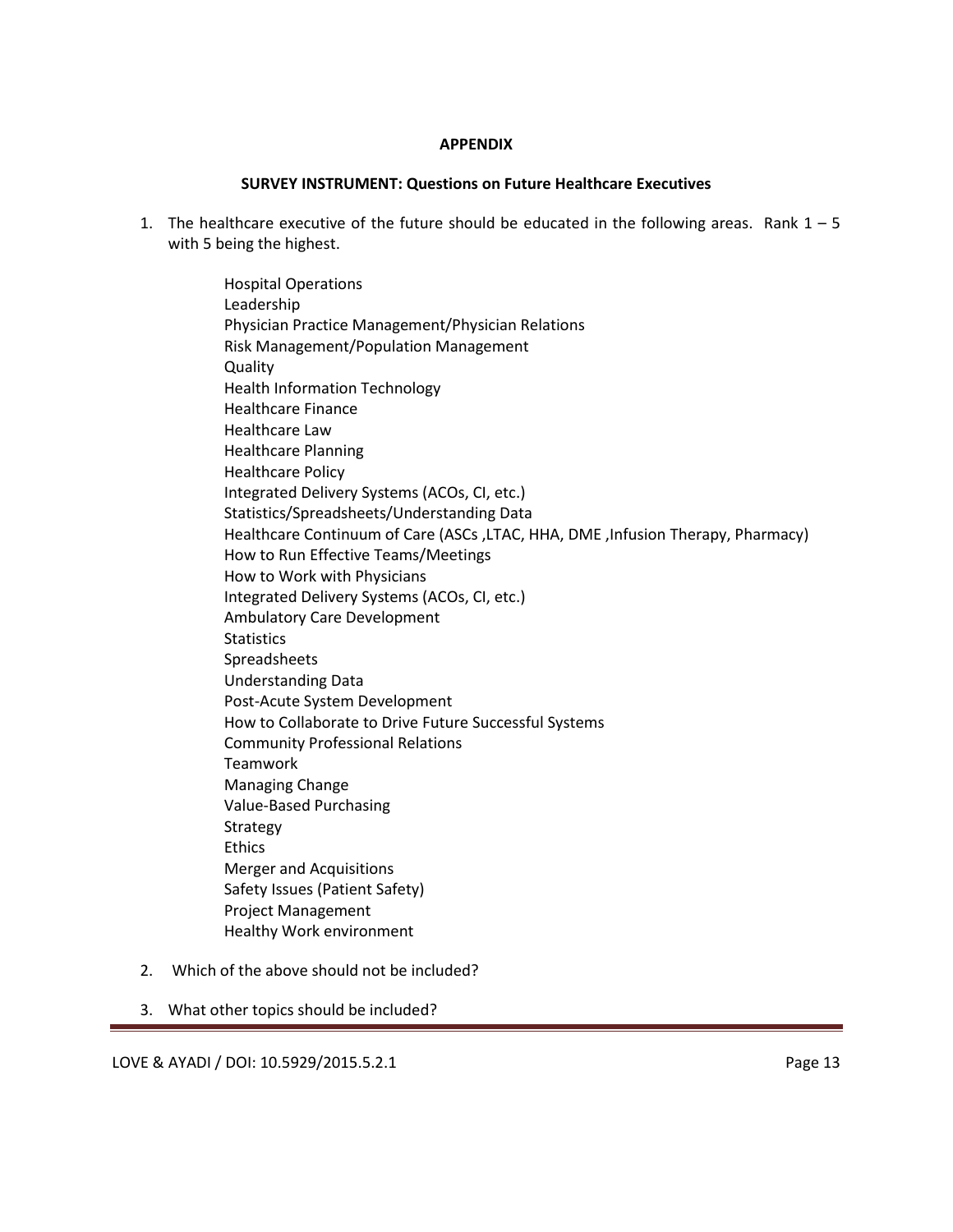4. In addition to classroom education, how else should the healthcare executive of the future be trained?

> Internship Residency/Fellowship Class projects **Other**

- 5. What topics in your MHA/MBA education do you think no longer should be included?
- 6. What other suggestions do you have for educating the healthcare executive of the future?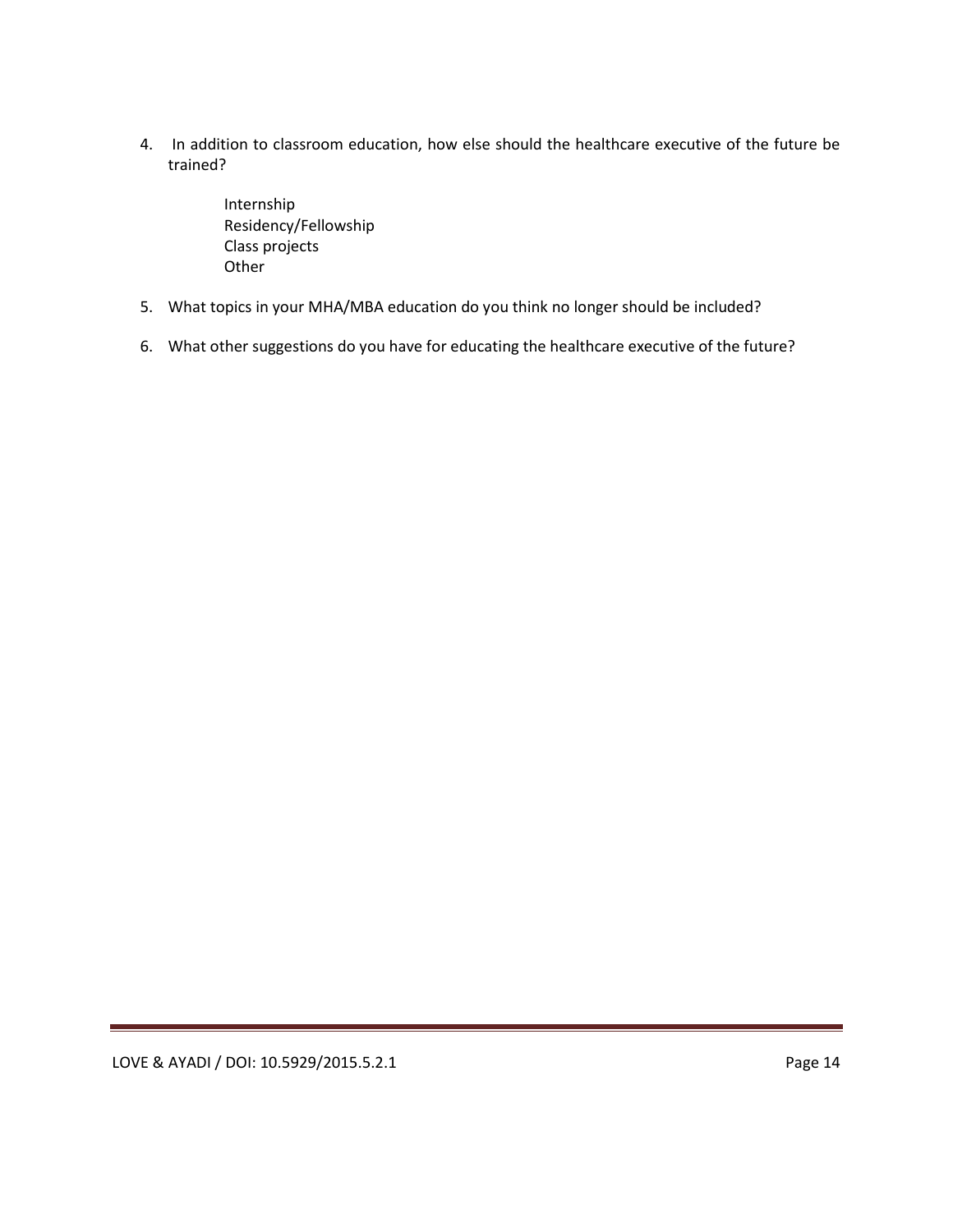#### **REFERENCES**

- *American Recovery and Reinvestment Act* (2009). Public law 111-5. Retrieved from http://www.gpo.gov /fdsys/pkg/PLAW-111publ5/pdf/PLAW-111publ5.pdf
- Calhoun J. G., Dollett, L., Sinioris, M. M., Wainio, J. A., Butler, P. W., Griffith, J. R., & Warden, G. L. (2008) Development of an interprofessional competency model for healthcare leadership. *Journal of Healthcare Management*, *53*(6), 375-89.
- Capelli, P. (2013). Why focusing too narrowly in college could backfire. *The Wall Street Journal.*  Retrieved from<http://online.wsj.com/news/articles/>
- Caron, R. M., Hooker, E. E., & Ulrich-Schad, M. A. (2013, Summer). Body of knowledge for health administration education: Teaching epidemiology in the age of health care reform. *Journal of Health Administration Education, 30*(3), 197-212.
- Fernandez, D. K. (2014) Accountable Care Organization: Managing success. Presentation at American Medical Group Association 2014 Institute for Quality Leadership Annual Conference. Available online at http://www.amga.org/docs/Meetings/IQL/2014/Breakouts/MHMD-Fernandez.pdf
- Fine, D. J. (2002). Establishing competencies for healthcare managers. *Healthcare Executive, 17*(2), 66-7.
- Gutty, P. (2012) *What healthcare managers need to know and how to teach them*. Harvard Business School working paper, Research and Ideas.
- HealthLeaders Media Intelligence (2014, September). *Physician Alignment: New Leadership Models for Integration.* Retrieved from [http://www.healthleadersmedia.com/slideshow.cfm?content\\_id](http://www.healthleadersmedia.com/slideshow.cfm?content_id%20=307901)  [=307901](http://www.healthleadersmedia.com/slideshow.cfm?content_id%20=307901)
- Health Research and Educational Trust (HRET) (2014, April). *Building a leadership team for the healthcare organization of the future*. Chicago, IL: health Research and Educational Trust. Retrieved from [www.hpoe.org](http://www.hpoe.org/)
- Herzlinger, R. (2013). Benchmarks for confronting the challenges for innovation in healthcare with a modern curriculum. A white paper. Harvard Business School.
- HHS Press Release (2014). New Affordable Care Act tools and payment models deliver \$372 million in savings, improve care. Retrieved from [http:www.hhs.gov/news/press/2014pres/09](http://www.hhs.gov/news/press/2014pres/09/20140916a.html) [/20140916a.html](http://www.hhs.gov/news/press/2014pres/09/20140916a.html)
- Medical Group Management Association (2014). *The body of knowledge for medical practice management: A framework for success* (3rd ed.) Retrieved from http://www.mgma.com

LOVE & AYADI / DOI: 10.5929/2015.5.2.1 Page 15